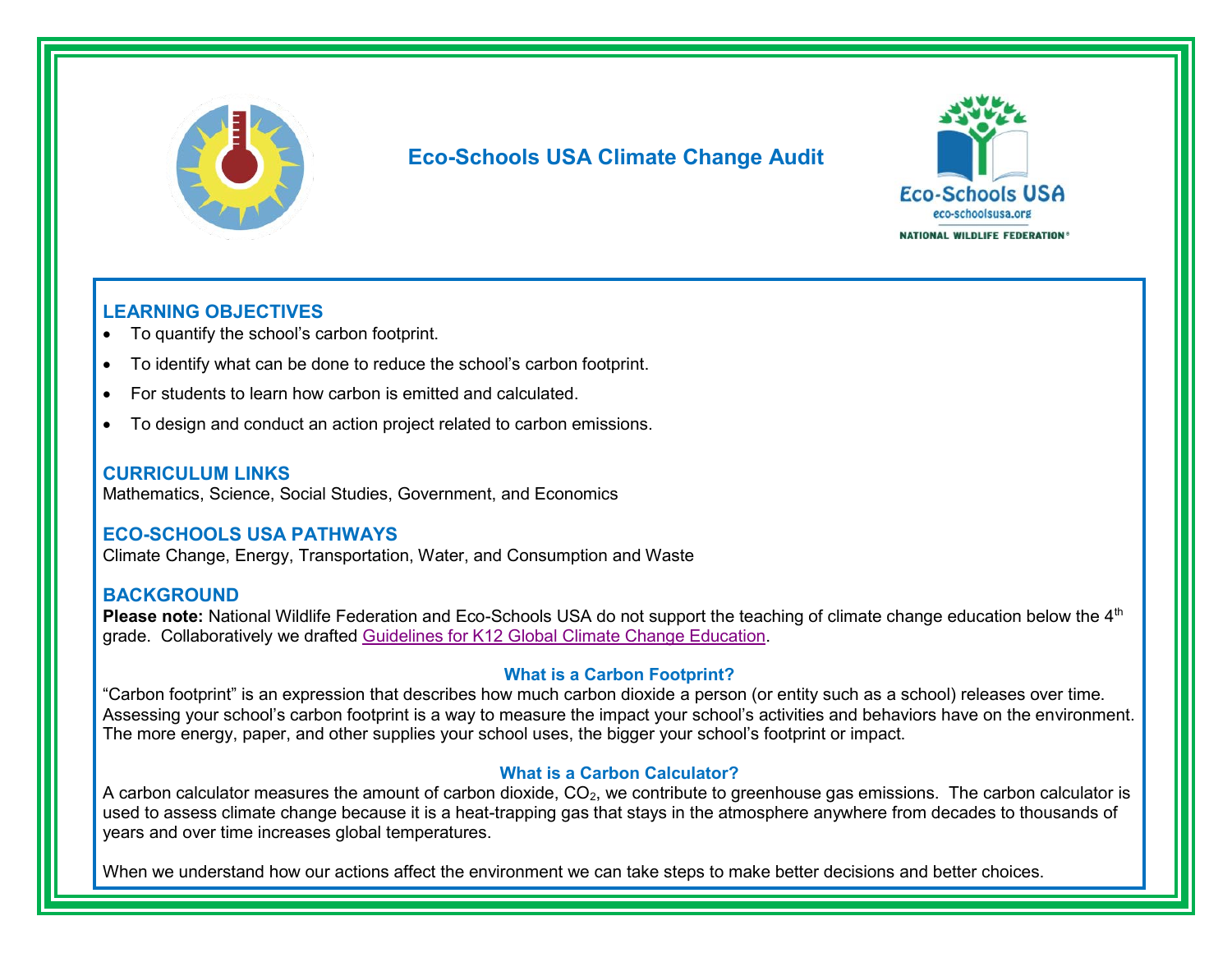#### **Procedure**

- 1. The Eco-Action team should work together to gather the data needed to complete the audit form. (Note: If you have completed the energy audit you will have already gathered some of this data)
- 2. Complete the transportation audit below, entering information in the 'Before Taking Action' columns. Note that the first worksheet asks you to gather data at the classroom level, while the other worksheets ask you to gather data at the school level. Try to include as many classrooms in the data collection process as possible.
- 3. Open the carbon calculator available at <https://www.nwf.org/Eco-Schools-USA/Resources/Activities/Projects/Cool-School-Challenge> and input information into the 'Electricity Info' tab. You can use the national average or research information for your local utility. Instructions for completing this are provided on the tab.
- 4. Next, input data from this paper audit form into the carbon calculator.
- 5. Go to the 'Add it Up' tab to calculate the carbon footprint of each participating classroom.
- 6. Open the school tally form, and input data from each classroom to calculate your school's overall carbon footprint.
- 7. Analyze the results and report the findings to your school community.
- 8. Formulate an action plan.

- 9. As part of the monitor and evaluate step, conduct the audit a second time, and enter information into the 'After Taking Action' columns on this audit form.
- 10. Keep the Climate Change audit form and calculator with your records. **When applying for an award you will need to enter your answers to questions 5 and 6 on the award application form. If you apply for the Green Flag you will need to submit the entire audit form.**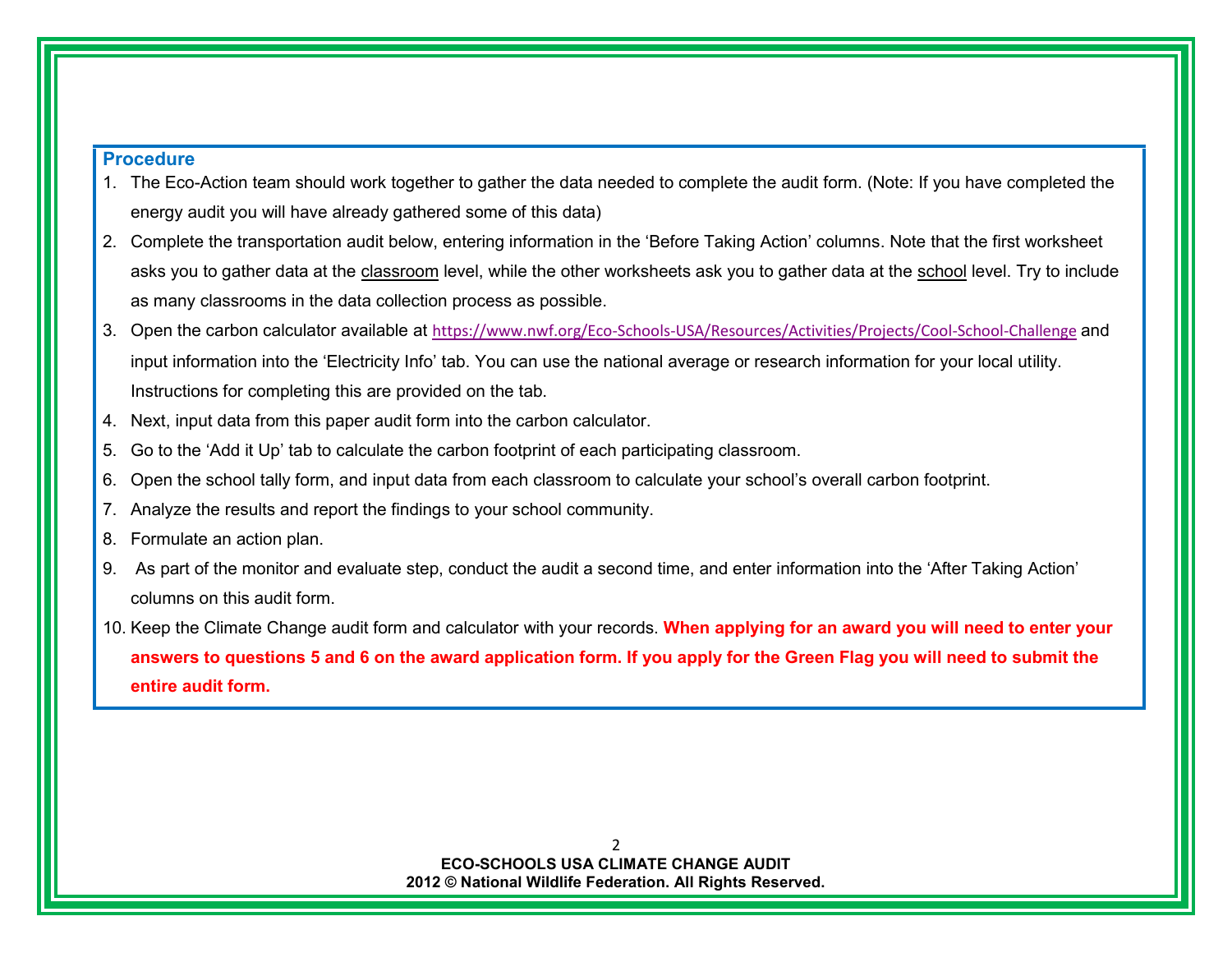

# **CLASSROOM Climate Change Worksheet**

| <b>CLASSROOM LIGHTING</b> |                                                 |                             |                                  |  |  |
|---------------------------|-------------------------------------------------|-----------------------------|----------------------------------|--|--|
| <b>Switch</b>             | How many<br>Watts per bulb<br>bulbs per switch? |                             | # hours per day the switch is on |  |  |
|                           |                                                 | <b>Before Taking Action</b> | <b>After Taking Action</b>       |  |  |
|                           |                                                 |                             |                                  |  |  |
| $\mathbf{2}$              |                                                 |                             |                                  |  |  |
| $\overline{3}$            |                                                 |                             |                                  |  |  |
| 4                         |                                                 |                             |                                  |  |  |
| 5                         |                                                 |                             |                                  |  |  |

3 **ECO-SCHOOLS USA CLIMATE CHANGE AUDIT 2012 © National Wildlife Federation. All Rights Reserved.**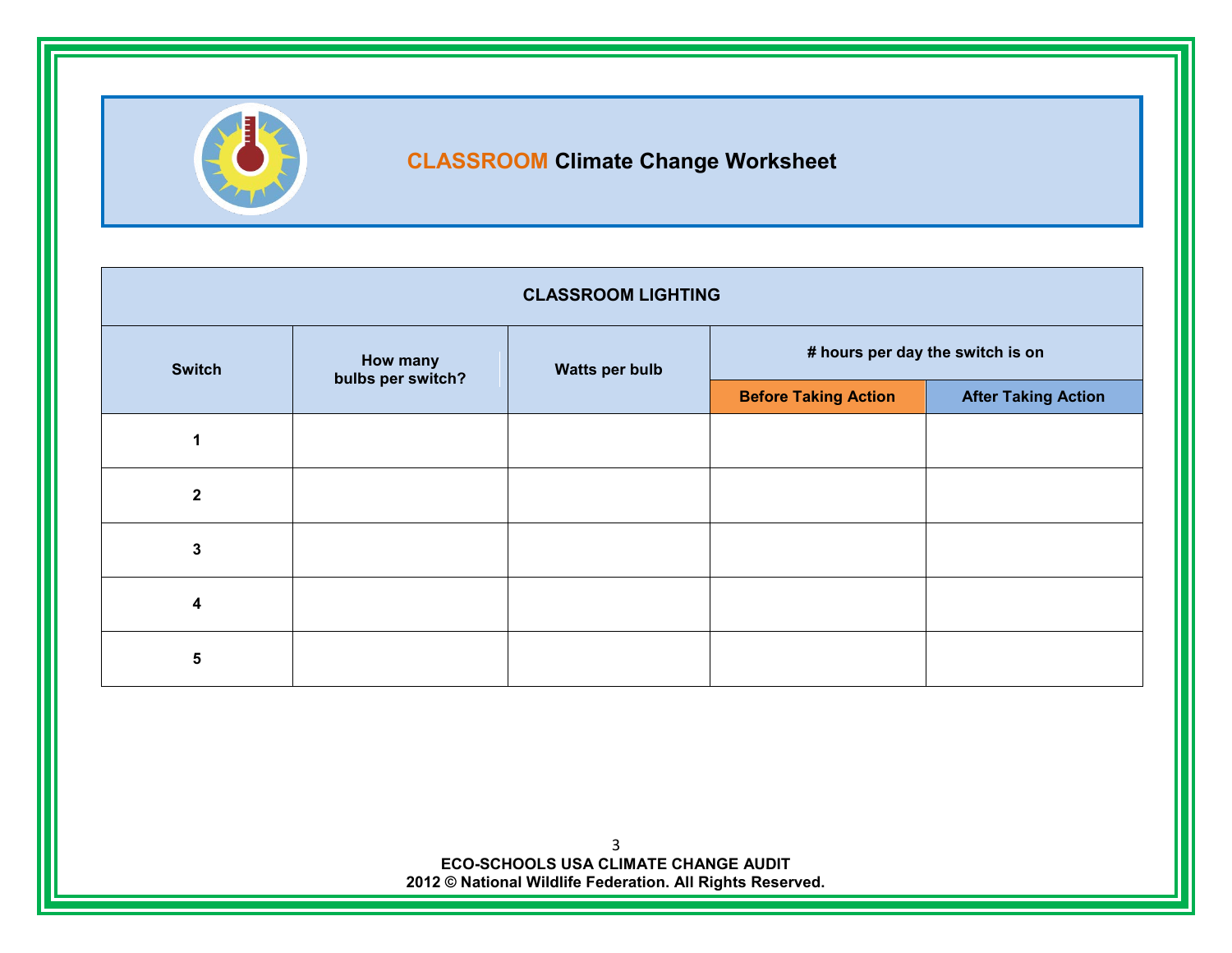| <b>ENERGY VAMPIRES</b>                          |                                                  |                                                 |                                                             |                                                 |                                                |                                                 |                                                                                      |                                                 |                                                |
|-------------------------------------------------|--------------------------------------------------|-------------------------------------------------|-------------------------------------------------------------|-------------------------------------------------|------------------------------------------------|-------------------------------------------------|--------------------------------------------------------------------------------------|-------------------------------------------------|------------------------------------------------|
| End of Day: (check one per device)              |                                                  |                                                 |                                                             |                                                 |                                                |                                                 |                                                                                      |                                                 |                                                |
| How<br><b>Electronic Device</b><br>Many?        | "Active"<br>(on and performing main<br>function) |                                                 | "Sleep/Standby"<br>(on, ready-for-action but<br>not in use) |                                                 | "Off"<br>(turned off, but still<br>plugged in) |                                                 | "Power strip"<br>(Plugged into power<br>strip, which is turned off<br>at end of day) |                                                 |                                                |
|                                                 |                                                  | <b>Before</b><br><b>Taking</b><br><b>Action</b> | <b>After</b><br><b>Taking</b><br><b>Action</b>              | <b>Before</b><br><b>Taking</b><br><b>Action</b> | <b>After</b><br><b>Taking</b><br><b>Action</b> | <b>Before</b><br><b>Taking</b><br><b>Action</b> | <b>After</b><br><b>Taking</b><br><b>Action</b>                                       | <b>Before</b><br><b>Taking</b><br><b>Action</b> | <b>After</b><br><b>Taking</b><br><b>Action</b> |
| Desktop Computer                                |                                                  |                                                 |                                                             |                                                 |                                                |                                                 |                                                                                      |                                                 |                                                |
| Laptop Computer                                 |                                                  |                                                 |                                                             |                                                 |                                                |                                                 |                                                                                      |                                                 |                                                |
| Computer Monitor-<br>Conventional (CRT)         |                                                  |                                                 |                                                             |                                                 |                                                |                                                 |                                                                                      |                                                 |                                                |
| Computer Monitor -<br>Flat Screen (LCD)         |                                                  |                                                 |                                                             |                                                 |                                                |                                                 |                                                                                      |                                                 |                                                |
| <b>Multi-Function</b><br>Printer/Scanner/Copier |                                                  |                                                 |                                                             |                                                 |                                                |                                                 |                                                                                      |                                                 |                                                |
| Stereo                                          |                                                  |                                                 |                                                             |                                                 |                                                |                                                 |                                                                                      |                                                 |                                                |
| Television                                      |                                                  |                                                 |                                                             |                                                 |                                                |                                                 |                                                                                      |                                                 |                                                |
| <b>DVD/VCR Player</b>                           |                                                  |                                                 |                                                             |                                                 |                                                |                                                 |                                                                                      |                                                 |                                                |
| <b>SMART Board</b>                              |                                                  |                                                 |                                                             |                                                 |                                                |                                                 |                                                                                      |                                                 |                                                |
| <b>LCD Projector</b>                            |                                                  |                                                 |                                                             |                                                 |                                                |                                                 |                                                                                      |                                                 |                                                |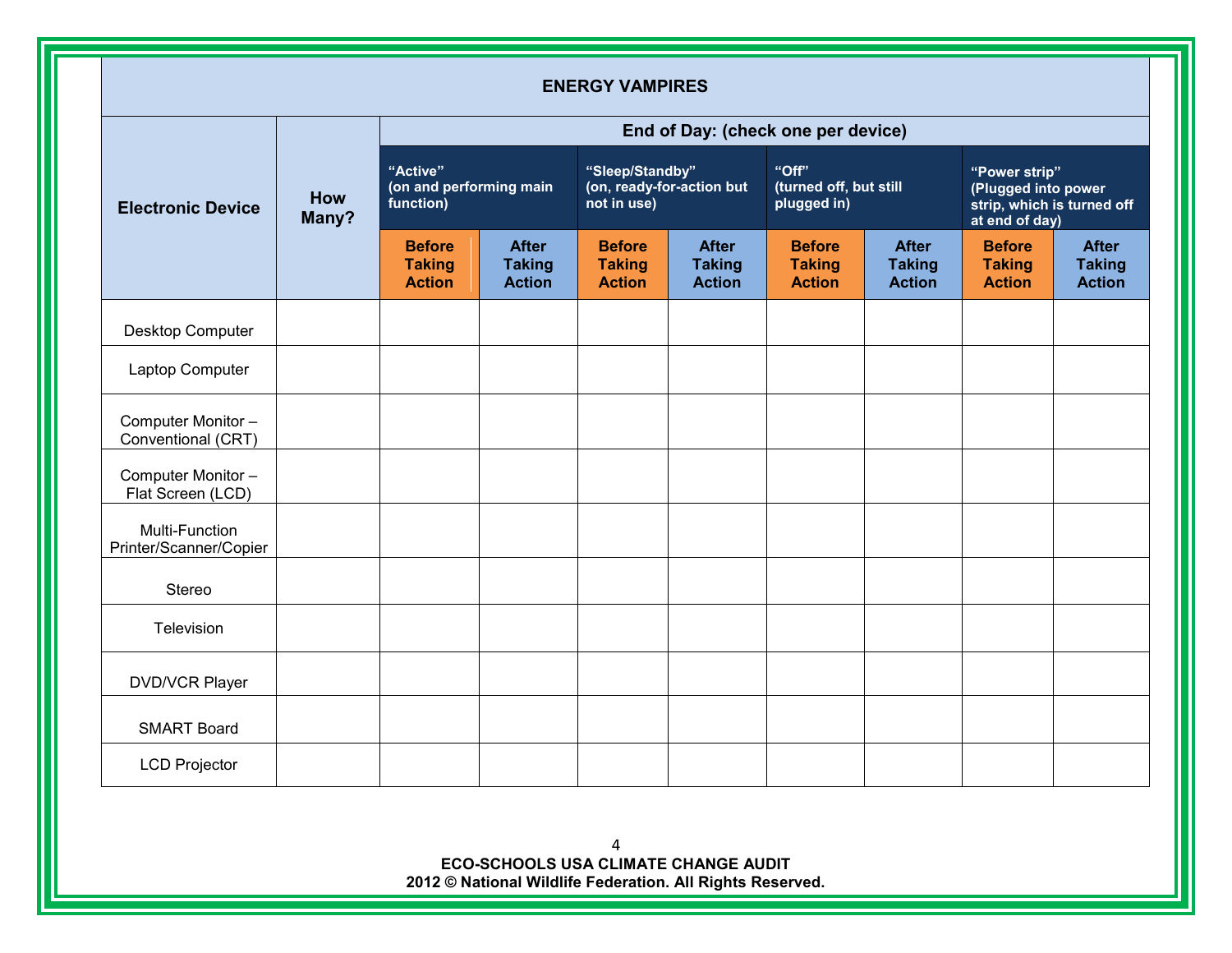| <b>OTHER APPLIANCES (Optional)</b>                                                                     |                  |         |                             |                            |
|--------------------------------------------------------------------------------------------------------|------------------|---------|-----------------------------|----------------------------|
| <b>Electronic Device</b>                                                                               | <b>How Many?</b> | Wattage | <b>Hours On Per Day</b>     |                            |
|                                                                                                        |                  |         | <b>Before Taking Action</b> | <b>After Taking Action</b> |
|                                                                                                        |                  |         |                             |                            |
|                                                                                                        |                  |         |                             |                            |
|                                                                                                        |                  |         |                             |                            |
|                                                                                                        |                  |         |                             |                            |
|                                                                                                        |                  |         |                             |                            |
|                                                                                                        |                  |         |                             |                            |
|                                                                                                        |                  |         |                             |                            |
|                                                                                                        |                  |         |                             |                            |
|                                                                                                        |                  |         |                             |                            |
|                                                                                                        |                  |         |                             |                            |
| (Fill in other appliances such as: microwaves, refrigerators, electric pencil sharpeners, lamps, etc.) |                  |         |                             |                            |
|                                                                                                        |                  |         |                             |                            |
|                                                                                                        |                  |         |                             |                            |
|                                                                                                        |                  |         |                             |                            |
|                                                                                                        |                  |         |                             |                            |
|                                                                                                        |                  |         |                             |                            |
| 5<br>ECO-SCHOOLS USA CLIMATE CHANGE AUDIT                                                              |                  |         |                             |                            |
| 2012 © National Wildlife Federation. All Rights Reserved.                                              |                  |         |                             |                            |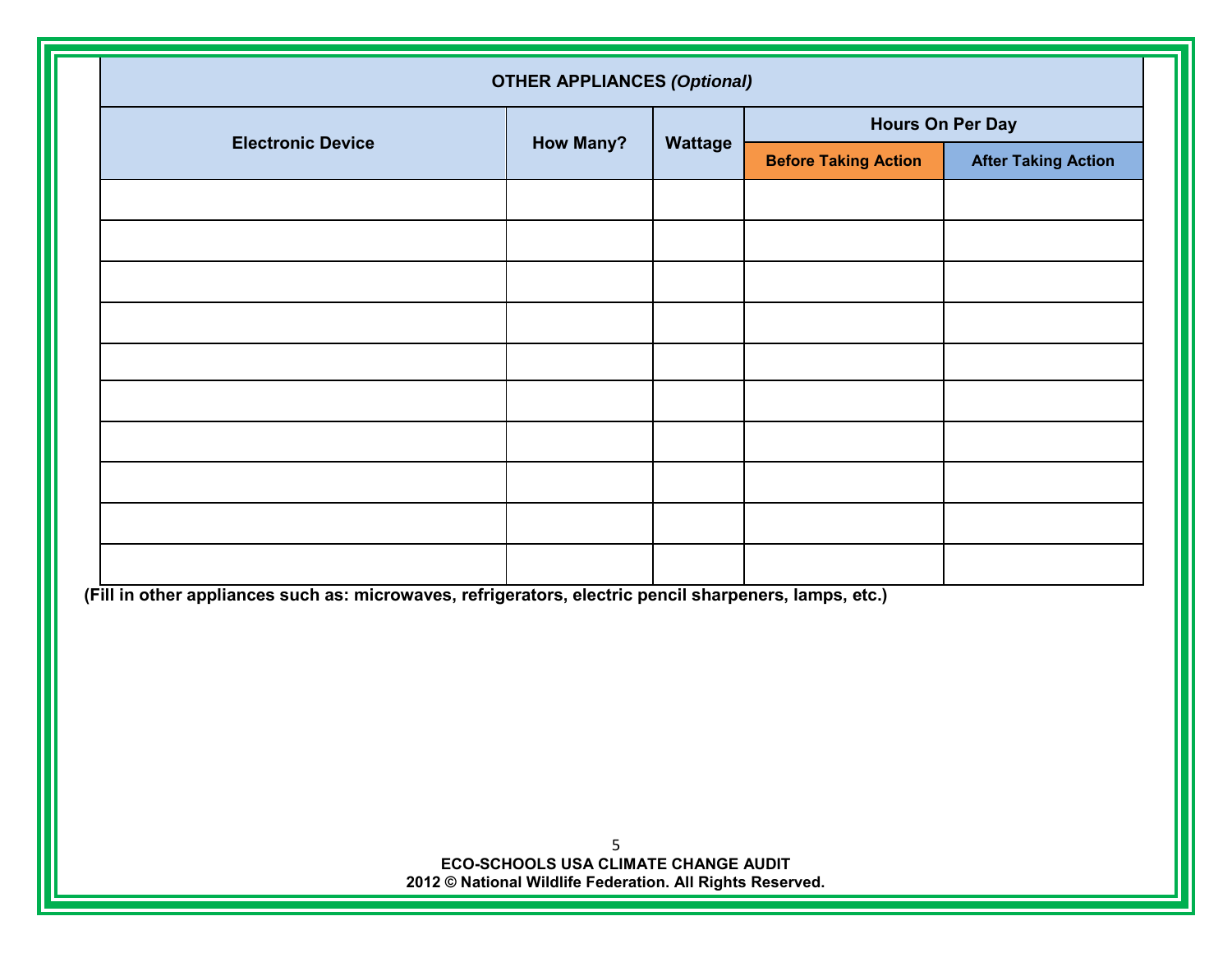|                |               | <b>TRANSPORTATION, HEATING &amp; SOLID WASTE</b>                                                                                |                                           |                                           |
|----------------|---------------|---------------------------------------------------------------------------------------------------------------------------------|-------------------------------------------|-------------------------------------------|
|                |               | <b>Category</b>                                                                                                                 | <b>Before Taking Action</b>               | <b>After Taking Action</b>                |
|                |               | 1. What is the roundtrip distance the teacher travels to and from school<br>each day?                                           | miles                                     | miles                                     |
| TRANSPORTATION | 2.            | How many days per week does the teacher use each mode of<br>transportation to get to school?                                    | drive alone<br>carpool<br>walk, bike, bus | drive alone<br>carpool<br>walk, bike, bus |
|                | $\Rightarrow$ | If the teacher drives alone or carpools, what is the car's fuel<br>efficiency in miles per gallon, mpg?                         | drive alone-mpg<br>carpool-mpg            | drive alone-mpg<br>carpool-mpg            |
|                | $\Rightarrow$ | If teacher doesn't know mpg, what is the make and model of the<br>car? (This will allow you to look up its fuel economy online) | make<br>model                             | make<br>model                             |
|                | $\Rightarrow$ | If the teacher carpools, how many people total are in the carpool?                                                              | passengers                                | passengers                                |
|                |               | 1. Is there a controllable thermostat in the classroom, main office, or at<br>the district level?                               | $\Box$ No<br>Yes<br>$\perp$               | $\Box$ No<br>Yes                          |
|                | 2.            | If so, to what temperature is it set?                                                                                           | warm weather<br>cold weather              | warm weather<br>cold weather              |
| HEATING        | 3.            | Do you try to keep your classroom's windows or doors shut in the<br>winter?                                                     | $\Box$ No<br>$\Box$ Yes                   | □ No<br>  Yes                             |
|                | 4.            | How is your school heated?                                                                                                      | electricity<br>fuel oil<br>natural gas    | electricity<br>fuel oil<br>natural gas    |

#### 6 **ECO-SCHOOLS USA CLIMATE CHANGE AUDIT 2012 © National Wildlife Federation. All Rights Reserved.**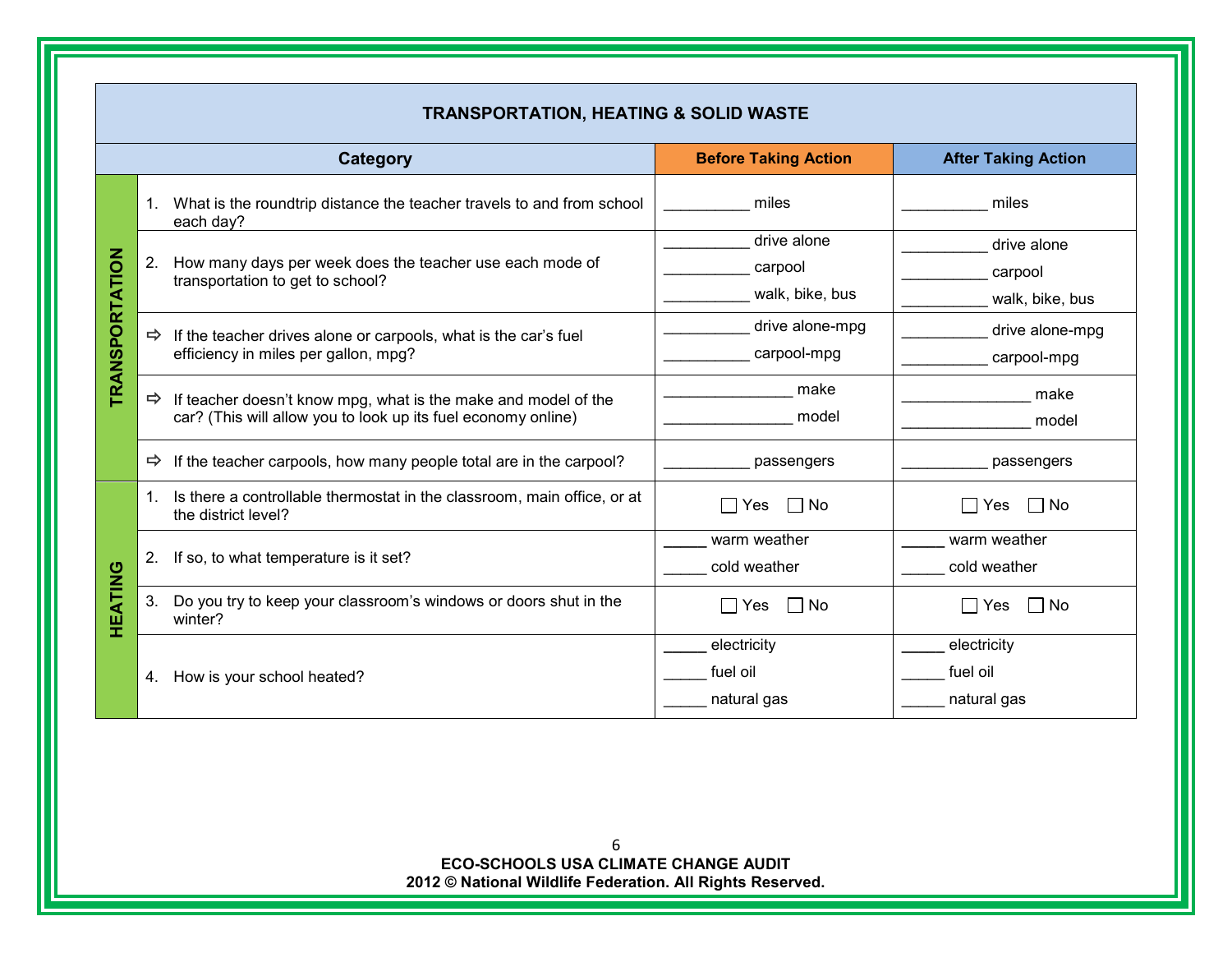|                          | <b>Category</b>                                                                                                | <b>Before Taking Action</b>                       | <b>After Taking Action</b>                        |
|--------------------------|----------------------------------------------------------------------------------------------------------------|---------------------------------------------------|---------------------------------------------------|
|                          | 1. Approximately how many full bins of trash does the classroom<br>generate each week?                         | <b>Full Bins</b>                                  | <b>Full Bins</b>                                  |
| 2.                       | How much does the trash can weigh when empty                                                                   | Pounds                                            | Pounds                                            |
| 3.                       | How much does the trash can weigh when filled with trash?                                                      | Pounds                                            | Pounds                                            |
|                          | 4. Does the classroom recycle?                                                                                 | $\Box$ No<br>$\Box$ Yes                           | $\Box$ No<br>∣ Yes                                |
| <b>RECYCLING</b><br>oð   | $\Rightarrow$ If yes, what does the classroom recycle?<br>Check all that apply:                                | Paper<br>Plastic<br><b>Aluminum Cans</b><br>Glass | Paper<br>Plastic<br><b>Aluminum Cans</b><br>Glass |
| <b>SOLID WASTE</b><br>5. | Approximately how many reams of paper are used by the<br>classroom per week?                                   | Reams                                             | Reams                                             |
|                          | $\Rightarrow$ What is the recycled content of the paper?                                                       | 0% 30% 100%                                       | 0% 30% 100%                                       |
|                          | $\Rightarrow$ Are both sides of the paper used for printing?                                                   | No<br>l Yes                                       | No<br>∣ Yes                                       |
| 6.                       | If the teacher drinks bottled water/soda, approximately how many<br>plastic bottles does he/she use each week? | <b>Bottles</b>                                    | <b>Bottles</b>                                    |
|                          | $\Rightarrow$ Most of the time, are the bottles usually recycled, or thrown<br>away?                           | $\Box$ Recycled $\Box$ Thrown Away                | $\Box$ Recycled $\Box$ Thrown Away                |
| 7.                       | If the teacher drinks coffee/tea or other beverages, does he/she<br>use his/her own mug?                       | $\Box$ Yes<br>$\Box$ No                           | $\Box$ No<br>$\Box$ Yes                           |
|                          | $\Rightarrow$ Approximately how many disposable cups does he/she<br>consume in a week?                         | Cups                                              | Cups                                              |

**TRANSPORTATION**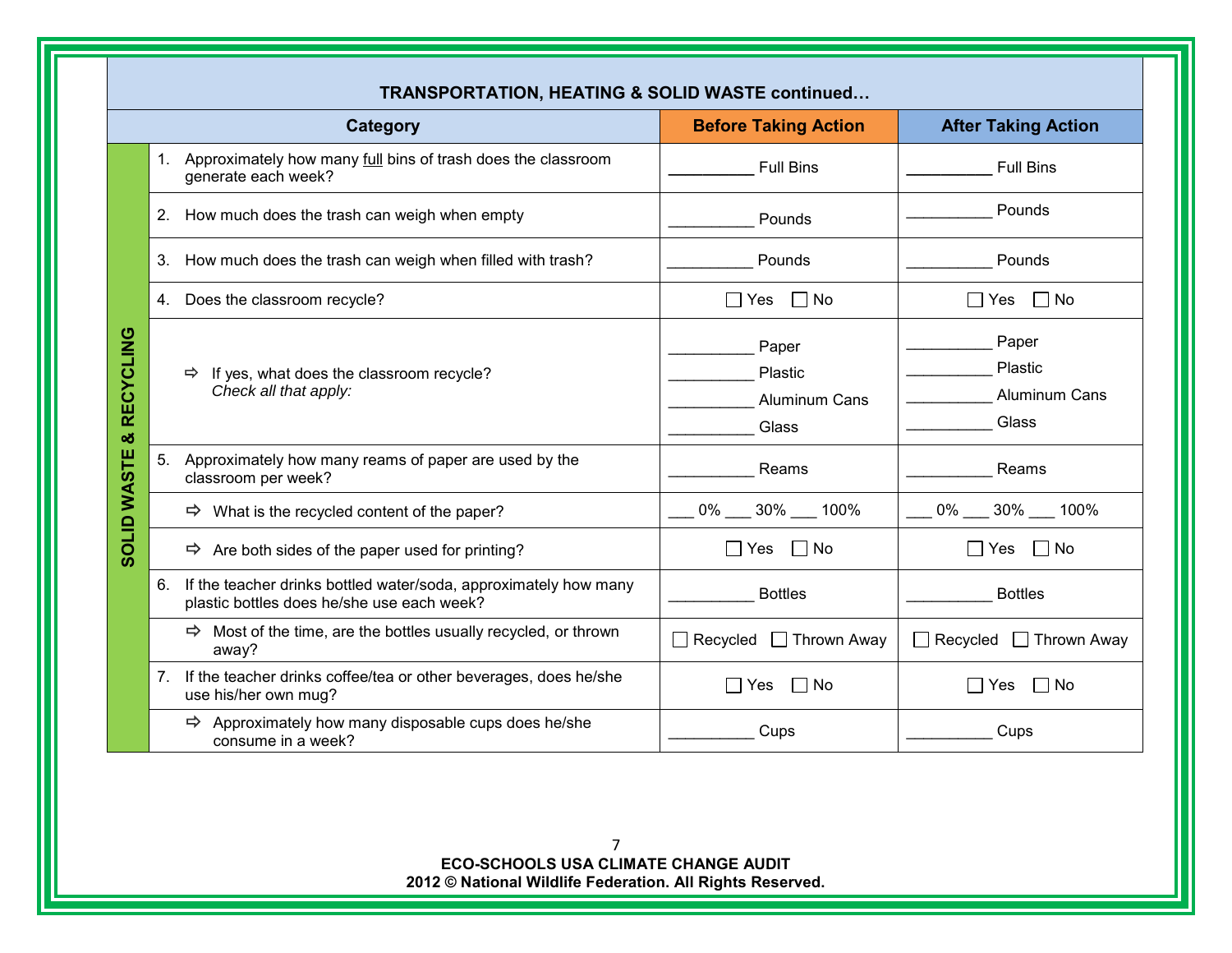

# **SCHOOL Climate Change Worksheet**

| 1. Is climate change education a part of the school's curriculum?                                                                            | Yes $\Box$ No<br>$\perp$      |
|----------------------------------------------------------------------------------------------------------------------------------------------|-------------------------------|
| 2. Have students attended or participated in an ACE <sup>+</sup> assembly?                                                                   | Yes<br>∣ No<br>$\perp$        |
| 3. Have students create awareness campaigns around different climate change topics?                                                          | ∣ No<br>Yes<br>$\perp$        |
| 4. Do students understand the Earth is a system made of smaller systems including the biosphere, hydrosphere,<br>atmosphere and lithosphere? | Yes:<br>l INo<br>$\mathsf{L}$ |
| 5. Do students understand that $CO2$ is a part of the carbon cycle and that the carbon we emit locally travels globally?                     | Yes $\Box$ No<br>$\mathsf{L}$ |
| 6. Do students understand the greenhouse effect?                                                                                             | Yes<br>l INo<br>$\perp$       |
| 7. Do students understand the Earth's energy budget?                                                                                         | Yes<br>l INo<br>$\perp$       |
| Do students participate in service learning projects related to the environment?<br>8.                                                       | l I No<br>Yes<br>$\mathbf{L}$ |
| Do students participate in citizen science programs? i.e. Project Budburst, GLOBE, Project Feeder Watch, etc.<br>9.                          | Yes.<br>No.                   |

**<sup>+</sup>**Alliance for Climate Education, ACE – grades 6-12 - <http://www.acespace.org/>

Energy auditing documents are partially adapted from materials provided by the Puget Sound Clean Air Agency as part of their Cool School Challenge. The Cool School Challenge program was acquired by the National Wildlife Federation in 2012 and incorporated into our Eco-Schools USA program.